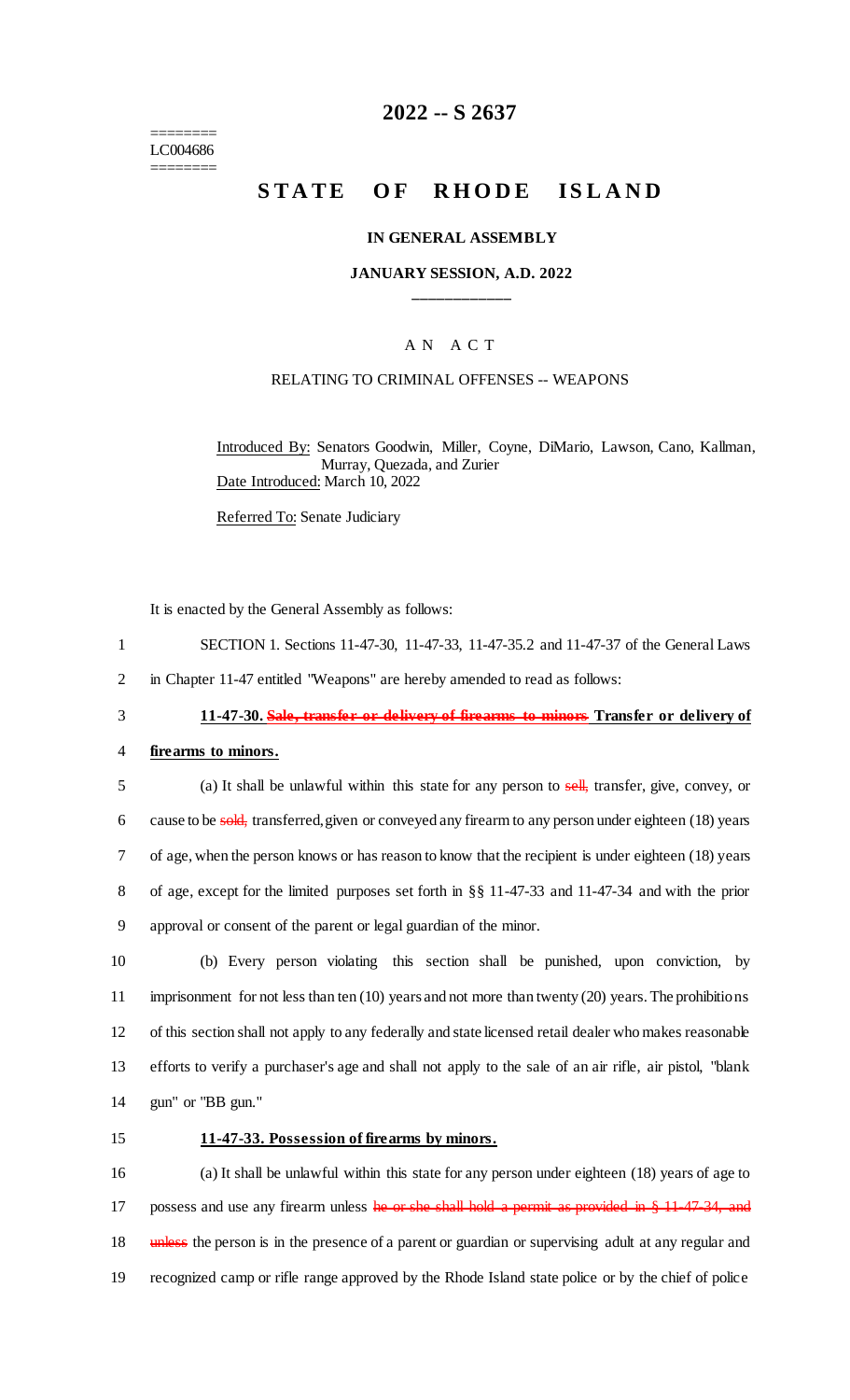of the city or town in which the camp or rifle range is located; provided, that this provision shall not apply to minors engaged in lawful hunting activity under the supervision of a parent or guardian or qualified adult, minors participating in Reserve Officer Training Corps programs, ceremonial parade activities, competitive and target shooting, participants in state militia activities and minors participating in a basic firearms education program; provided, further, that a person under eighteen (18) years of age may carry a firearm, unloaded, in a suitable case to and from his or her home and the camp or range and from the camp or range to other camp or range when accompanied by a parent, guardian or supervising adult.

 (b) For purposes of this section only, "qualified adult" means any person twenty-one (21) years of age or older and permitted by law to possess and use the firearm.

### **11-47-35.2. Sale of rifles/shotguns.**

 (a) No person shall deliver a rifle or shotgun to a purchaser until seven (7) days shall have elapsed from twelve o'clock (12:00) noon of the day following the day of application for the purchase, and when delivered, the rifle or shotgun shall be unloaded and securely wrapped, with the bill of sale for it to be enclosed within the wrapper with the rifle or shotgun. Any citizen of the 16 United States and/or lawful resident of this state who is eighteen (18) twenty-one (21) years of age or older, and any nonresident member of the armed forces of the United States who is stationed in 18 this state and who is eighteen (18) twenty-one (21) years of age or older, may, upon application, purchase or acquire a rifle or shotgun. At the time of applying for the purchase of a shotgun or rifle the purchaser shall complete and sign in triplicate and deliver to the seller the application form described in this section, and in no case shall it contain the serial number of the rifle or shotgun. (Face of application form) Application to Purchase Shotgun or Rifle Date ………………………………………… Hour ………………………………… A.M. P.M. Name ................................................................................................................................... Address ................................................................................................................................ 27 (Street and number) (City or town) (State)

| 29 |  |
|----|--|
|    |  |
|    |  |
| 32 |  |
|    |  |
| 34 |  |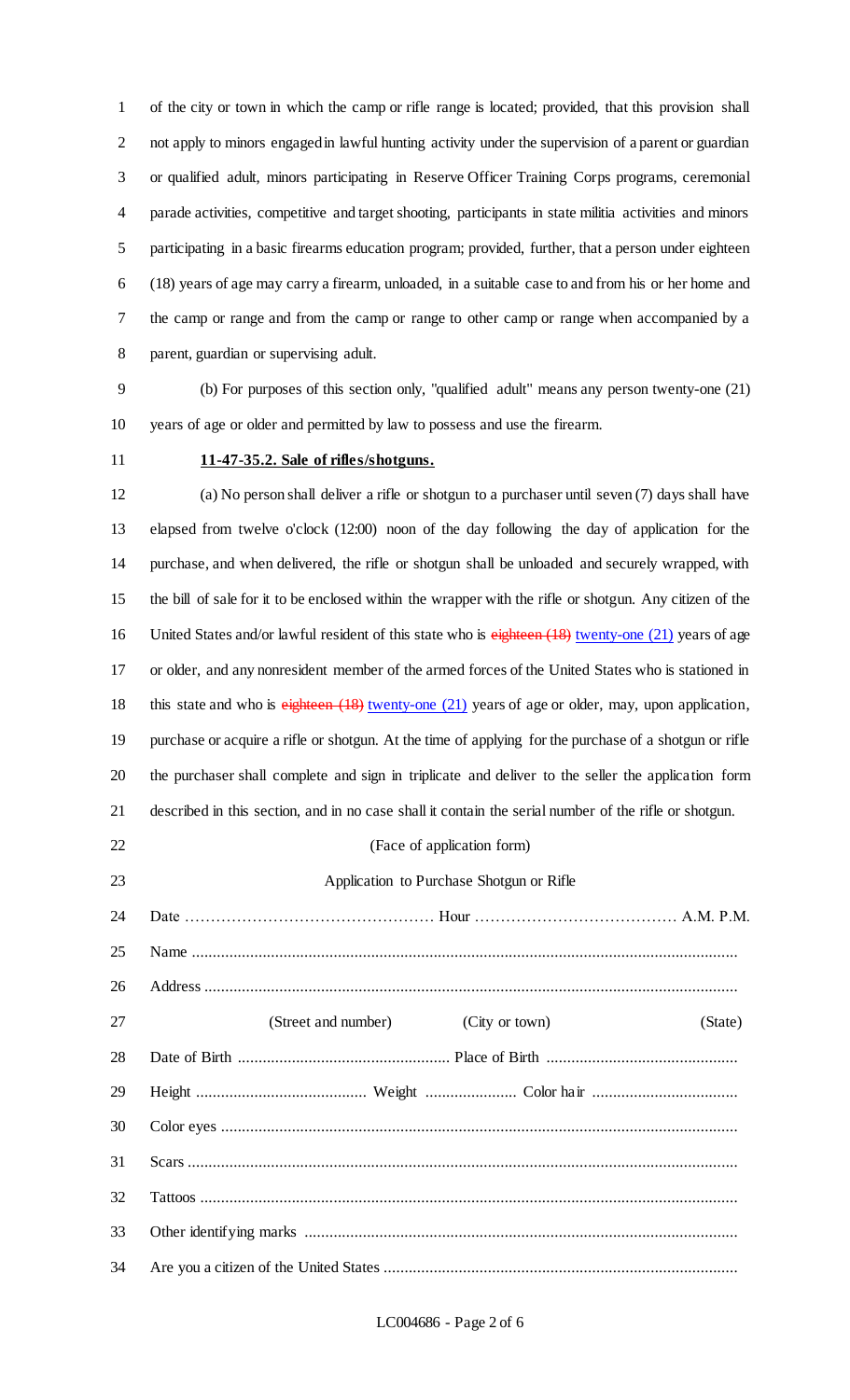| $\mathbf{1}$ |                                                                                                      |
|--------------|------------------------------------------------------------------------------------------------------|
| 2            |                                                                                                      |
| 3            |                                                                                                      |
| 4            |                                                                                                      |
| 5            |                                                                                                      |
| 6            |                                                                                                      |
| 7            | (See § 11-47-2 General Laws of Rhode Island)                                                         |
| 8            | Have you ever been adjudicated or under confinement as addicted to a controlled substance            |
| 9            |                                                                                                      |
| 10           |                                                                                                      |
| 11           |                                                                                                      |
| 12           |                                                                                                      |
| 13           |                                                                                                      |
| 14           |                                                                                                      |
| 15           |                                                                                                      |
| 16           |                                                                                                      |
| 17           | (See $\S$ 11-47-23 for penalty for false information on this application)                            |
| 18           | (Reverse side of application form)                                                                   |
| 19           | AFFIDAVIT: I certify that I have read and am familiar with the provisions of §§ 11-47-1              |
| 20           | -- 11-47-59, inclusive, of the general laws of the State of Rhode Island, and that I am aware of the |
| 21           | penalties for violation of the provisions of the cited sections.                                     |
| 22           |                                                                                                      |
| 23           |                                                                                                      |
| 24           | State of Rhode Island                                                                                |
| 25           | Subscribed and sworn before me this  day of  A.D. 20                                                 |
| 26           | Notary Public                                                                                        |
| 27           |                                                                                                      |
| 28           | (b) The person who is selling the rifle or shotgun shall, on the date of application, sign and       |
| 29           | forward by registered mail or by delivery in person, or by electronic mail if approved by the        |
| 30           | applicable police department, the original and duplicate copies of the application to the chief of   |
| 31           | police in the city or town in which the purchaser has his or her residence or to the superintendent  |
| 32           | of the Rhode Island state police in the instance where the purchaser either resides in the town of   |
| 33           | Exeter or resides out of state. The superintendent of the Rhode Island state police or the chief of  |
| 34           | police in the city or town in which the purchaser has his or her residence shall mark or stamp the   |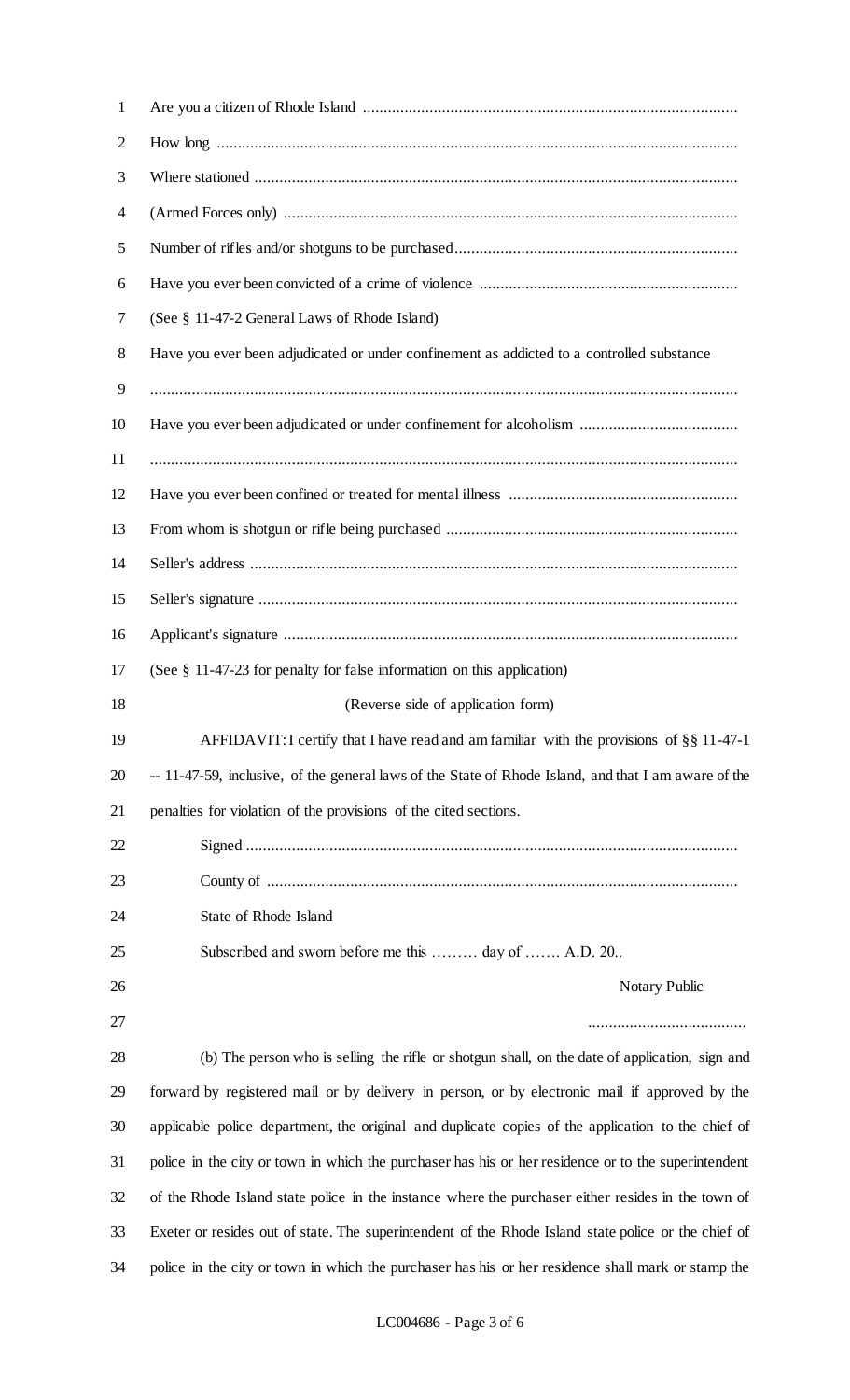original copy of the application form with the date and time of receipt and return it by the most expeditious means to the seller. The triplicate copy duly signed by the seller shall within seven (7) days be sent by him or her by registered mail, by delivery in person, or by electronic mail, to the attorney general. The person who is selling the rifle or shotgun shall retain the original copy duly receipted by the police authority to whom sent or delivered for a period of six (6) years with other records of the sale. It shall be the duty of the police authority to whom the duplicate copy of the application form is sent or delivered to make a background check of the applicant to ascertain whether he or she falls under the provisions of § 11-47-5, § 11-47-6, § 11-47-7, or § 11-47-23. If, after the lapse of seven (7) days from twelve o'clock (12:00) noon of the day following application, no disqualifying information has been received from the investigating police authority by the person who is selling the rifle or shotgun, he or she will deliver the firearm applied for to the purchaser. Upon the finding of no disqualifying information under the provisions of the above cited sections of this chapter, and in no case later than thirty (30) days after the date of application, the duplicate and triplicate copies of the application will be destroyed. Retention of the duplicate and triplicate copies in violation of this chapter or any unauthorized use of the information contained in them by a person or agency shall be punishable by a fine of not more than one thousand dollars (\$1,000). The provisions of this section shall not apply to bona fide sales at wholesale to duly licensed retail dealers, nor to purchases by retail dealers duly licensed under the provisions of § 11- 47-39.

 (c) The provisions of this section shall not apply to full-time members of the state police, full-time members of city or town police departments, persons licensed under §§ 11-47-9 and 11- 47-11, or to sales of air rifles or "BB guns" or to sales of antique firearms as defined in § 11-47-2.

### **11-47-37. Sale to minors and others forbidden.**

24 No person shall sell a pistol or revolver firearm to any person under the age of twenty-one (21) or to one who he or she has reasonable cause to believe falls under the provisions of § 11-47- 5, 11-47-6, 11-47-7, or 11-47-23.

 SECTION 2. Chapter 11-47 of the General Laws entitled "Weapons" is hereby amended by adding thereto the following sections:

### **11-47-37.1. Persons exempt from age restrictions.**

The provision of § 11-47-35.2 prohibiting the sale of rifles and shotguns to any person

under twenty-one (21) years of age and the provisions of § 11-47-37 shall not apply to full-time

members of the state police, full-time members of the state marshal's office, full-time members of

- city or town police departments, or state marshals or correctional officers or persons while serving
- 34 on active duty as a member of the United States armed forces or organized reserved or National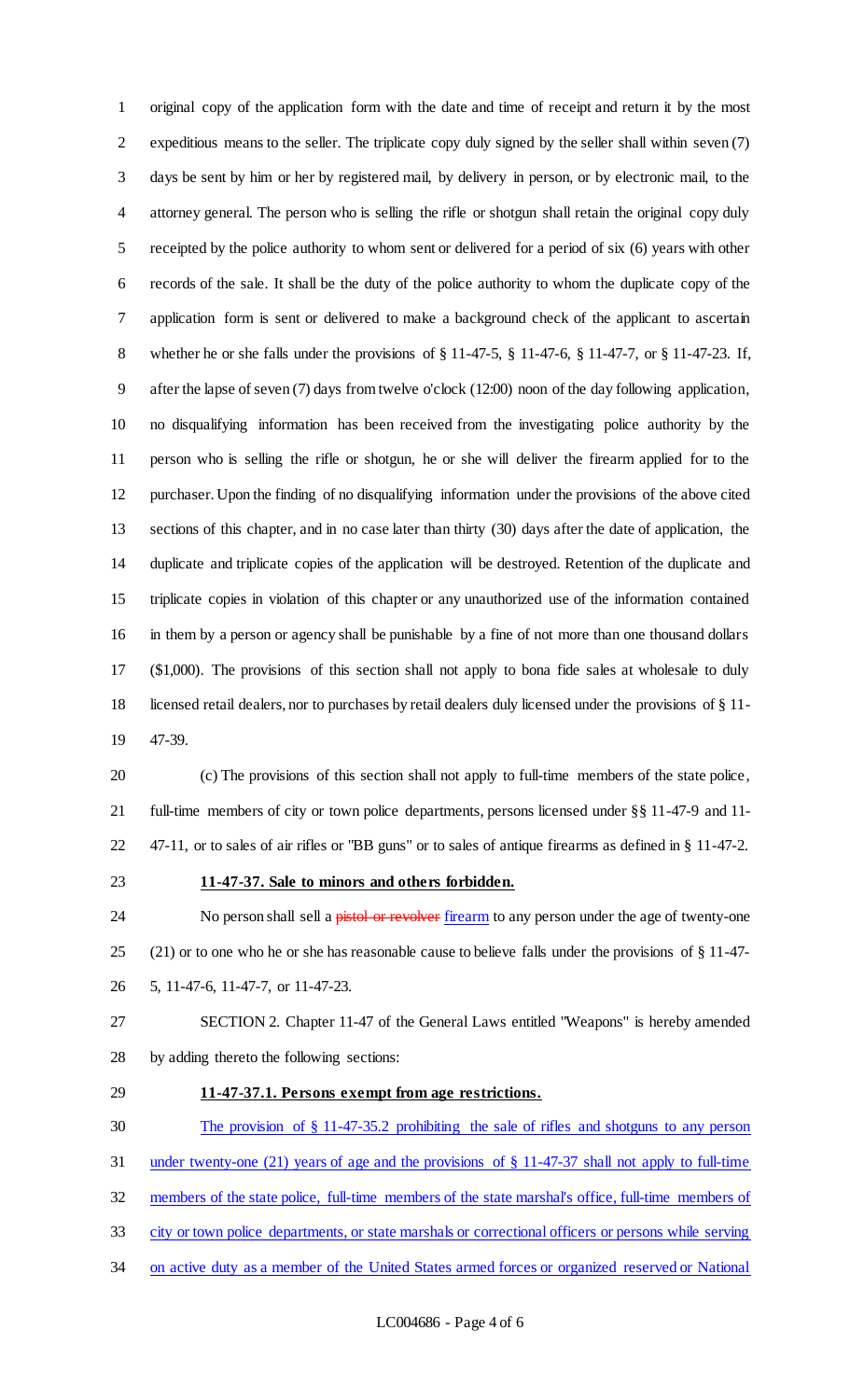## Guard.

| $\overline{2}$ | 11-47-64. Sale of ammunition.                                                                          |
|----------------|--------------------------------------------------------------------------------------------------------|
| 3              | (a) For the purposes of this section "ammunition" means a loaded cartridge, consisting of              |
| 4              | a primed case, propellant or projectile, designed for use in any firearm as defined in $\S$ 11-47-2.   |
| 5              | (b) No person, firm or corporation shall sell ammunition to any person unless such person              |
| 6              | is twenty-one (21) years of age or older and holds a valid pistol/revolver safety certificate issued   |
| 7              | by the department of environmental management.                                                         |
| 8              | (c) The provisions of subsection (b) of this section shall not apply to full-time members of           |
| 9              | the state police, full-time members of the state marshal's office, full-time members of city or town   |
| 10             | police departments, or state marshals or correctional officers or persons licensed to carry a firearm  |
| 11             | pursuant to §§ 11-47-11 or 11-47-18.                                                                   |
| 12             | (d) Any person who violates any provision of this section shall be guilty of a felony and              |
| 13             | may be punished by up to five $(5)$ years imprisonment and/or a five thousand dollar $(\$5,000)$ fine. |
| 14             | SECTION 3. Section 11-47-34 of the General Laws in Chapter 11-47 entitled "Weapons"                    |
| 15             | is hereby repealed.                                                                                    |
| 16             | 11-47-34. Firearms permits to minors.                                                                  |
| 17             | The Rhode Island state police or the chief of police of the city or town in which the person           |
| 18             | resides shall issue permits to any person under eighteen (18) years of age only upon satisfactory      |
| 19             | proof of being engaged in a course of training in the use of firearms at a regular and recognized      |
| 20             | camp or rifle range, and provided that the person has the written consent of a parent or guardian.     |
| 21             | Valid membership cards of junior gun clubs or of junior divisions of senior gun clubs incorporated     |
| 22             | in the state of Rhode Island shall be prima facie evidence of the person under eighteen (18) years     |
| 23             | of age being engaged in a course of training in the use of firearms at a regular and recognized camp   |
| 24             | or rifle range.                                                                                        |
| 25             | SECTION 4. This act shall take effect upon passage.                                                    |

======== LC004686 ========